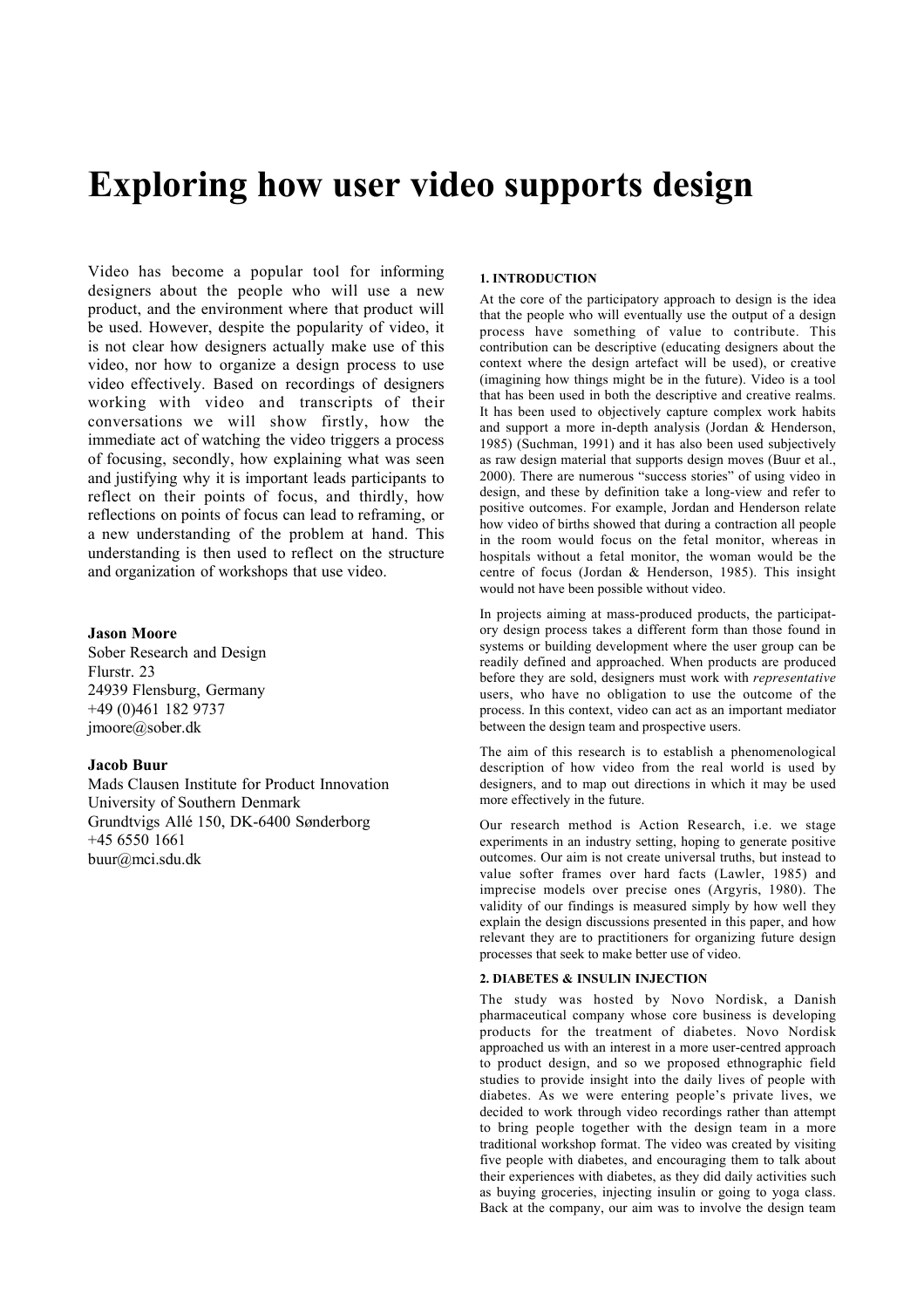in a collaborative analysis of this video. The video was edited into 85 separate clips, ranging in length from 30 seconds to 2 minutes. Each clip was a single continuous shot where the start and end point was placed around an action or event that we considered surprising or interesting. (Jordan & Henderson, 1995) The participants were mostly mechanical engineers who work with designing needles and injection devices, although there were also participants from marketing, clinical research and in one case a diabetes specialist nurse. The number of participants varied from 4 to 12. The goal of the workshops was initially to get to know the people in the video, and later to use the video to identify design opportunities and envision new products.

# 3. HOW VIDEO GENERATES INSIGHT

What happens when designers watch video showing users or potential users of their product?

## 3.1 Multiple points of focus

In the following conversation, two workshop participants Mads, a mechanical engineer and Joanne, from the clinical research department are discussing a video clip they have just watched. They have been asked to write down what they find important on a video card (Buur & Søndergaard, 2000); a paper card that includes a clip number, a frame of the video and blank space for writing. The video they have just watched shows a man named Brian eating breakfast in a café.



Joanne: So, now we should describe him? Mads: OK. [Mads starts to write "Syringe" on the video card.] Joanne: Even now I consider him a little alternative. I don't know why. [Joanne looks over at what Mads wrote.] Joanne: "Syringe". [4 seconds pause] Mads: He's eating breakfast some place. Joanne: Yes. Mads: It's a little... Why isn't he at home? Joanne: That's right. Yes, he's such a... what can we call it: Eating breakfast out? Mads: Breakfast. [Mads and Joanne laugh] Joanne: Café guest. [7 seconds pause, Mads starts writing] Joanne: Can we not just write that he... eats breakfast out? [Mads writes "Café-breakfast" on video card] Joanne: I'm thinking also about publicity, he really doesn't seem particularly shy. It seems to me that he is injecting himself in public there. I don't know, but it seems like it. Mads: What is it called, public...? Joanne: Public diabetic. You can explain it if they ask, no? [Joanne laughs and Mads nods and smiles as he writes '"public" diabetic' on

What we find striking in this dialog is the numerous points of focus that the participants suggest. Joanne initially focuses on the qualities of Brian, identifying him as "alternative", while Mads writes "syringe" indicating that he has focused on the fact that Brian uses a traditional syringe to inject his insulin. (Mads designs insulin injection *pens*.) He then focuses on the fact that Brian is eating breakfast and then elaborates by

the video card]

wondering why Brian isn't eating breakfast at home. Joanne takes the focus of Brian not being at home and rephrases it to wonder why Brian is eating out in public. This leads to her to focus on Brian's personality, and to comment that he is not shy, as he seems to be about to inject his insulin in public.

Obviously, different people see different things in the same video. This is a powerful quality of video: even short clips allow viewers to find multiple focus points. After the workshop Mads commented that he liked working with Joanne since she was a "personal" observer and he was an "inventive" one, which together helped them to see "twice as much". The drawback is also evident in the start of this conversation as Mads and Joanne have difficulty finding something that they are both can agree is interesting. It is only when Mads wonders aloud why Brian is not eating breakfast at home, that they share a topic. Note that it was not Mads' initial focus that triggered Joanne's reaction, but his reflecting on that focus. Wondering why something is happening is different from merely identifying that an event happened. By wondering, a point of focus is identified and selected as being important enough to be investigated further.

## 3.2 Reflecting on points of focus

The next conversation shows on how designers reflect when trying to explain why a particular point of focus is important to them. Michael, a mechanical engineer and Hans from marketing, are viewing a video clip of Cynthia as she is buying groceries, and talking about using a PDA to track blood glucose levels. Michael is controlling the video, and Hans is writing on a video card.

Michael [dictating to Hans]: Used to use Gluco-Pilot but... it was too troublesome. [rewinds video]

*Cynthia [on video]: I used to use it [palm-pilot PDA] to keep track of my blood sugars. In fact there is a program called Gluco-Pilot that you can load in, but...* [video paused for 5 seconds then restarted.]

Hans [at the same time as Cynthia]: "That you can load in", yeah?

Michael: Yeah. [6-second pause]

Michael: [dictating to Hans] "Used to use Gluco-Pilot, but to download it was a bother.'

[12 seconds pause]

Michael: [To Jason] That's actually a great video clip. I know of some people here that would really love to see that.

Both Michael and Hans have focused on Cynthia's comment about how she used to use her Palm-Pilot to keep track of her blood sugar levels, but she found that downloading the data to her computer was a bother. They have also deemed it important enough to write down Cynthia's exact wording on the video card. What we want to draw attention to in this dialogue is not the focusing, but what happens after the focusing: reflection. While waiting for Hans to finish writing, Michael comments that he thinks this clip would be useful to show to other people in the company. Unfortunately, we were requested not to mention the specific reasons why Michael found the clip "great", but the details of his rationale is beside the point. The key here is that he can identify what is important by referring to his experience. The side effect of reflection – making experiences explicit – is important for the design team to evaluate what they see in the video. In another workshop, participants viewed video of a woman telling how she had kept her diabetes secret from her co-workers for more than 30 years. One engineer suggested that perhaps this was an isolated case, but the other workshop participants disagreed. One cited statistics that a higher normal percentage of people with diabetes suffer from depression, another appealed to "human nature" and how it was natural to hide a weakness, a third repeated a story from a patient about how she had hidden her diabetes from her father so that she wouldn't be disowned, and another acted out a scenario at the dinner table where having diabetes would cause uncomfortable attention. All of these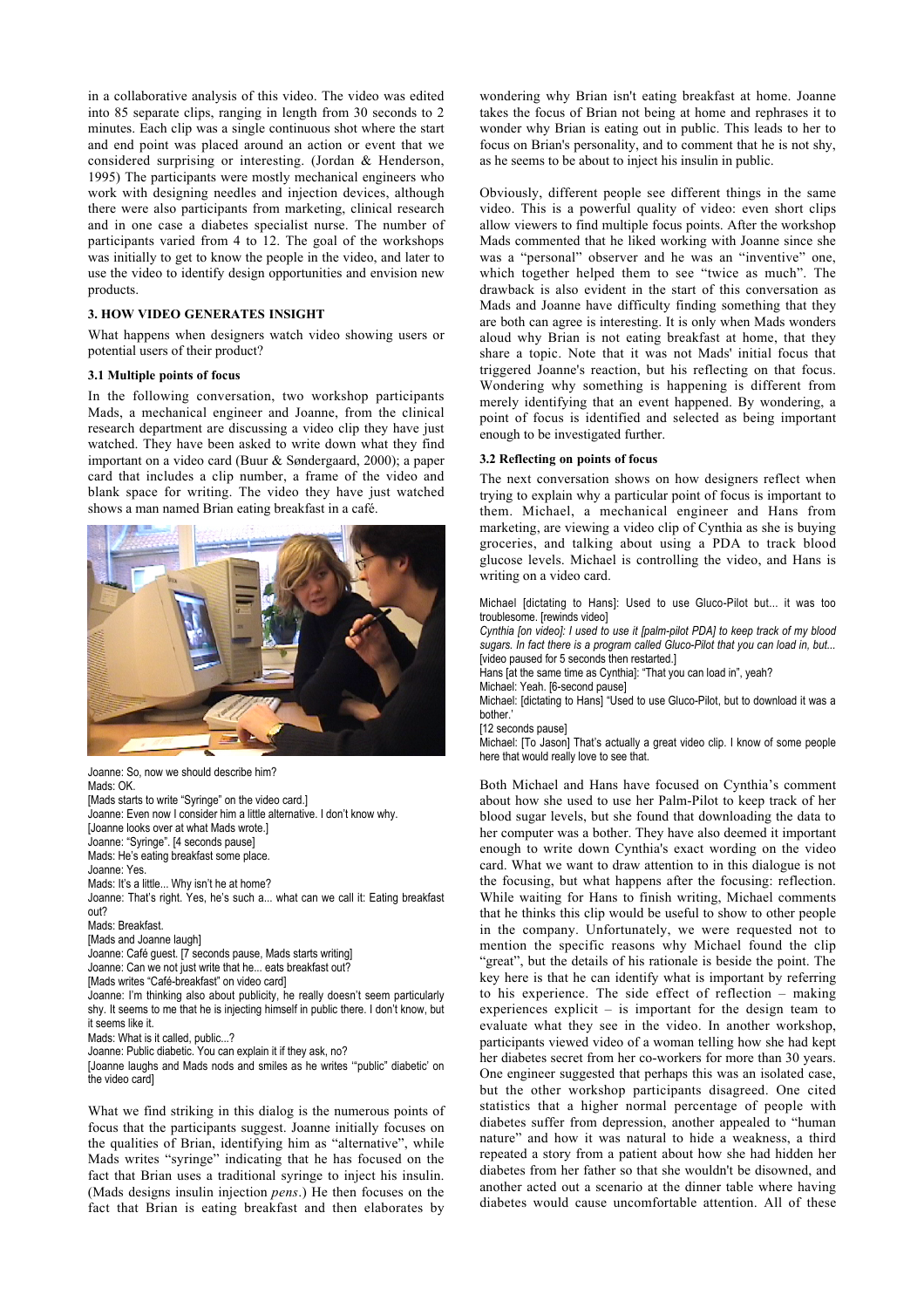techniques helped not only to validate that the stigma of diabetes was relevant to the design discussion, but a deeper understanding of the issue.

## 3.3 Reframing based on reflection

In some circumstances, the reflection on particular points of focus in the video leads to a more general reframing, or a new understanding of the design problem. In the following transcript, two mechanical engineers Peter and Claus are viewing a video clip of Cynthia as she prepares to do an injection in her kitchen. Michael and Hans are sitting at a computer on the other side of the table viewing the same video clip.

*Cynthia [on video]: I need to get... Sorry, I need to get another pen tip. [walking to living room] Not very well... [looking in her purse] I have all these bags and bits and pieces of stuff... that I carry around...*

*Jason [on video]: This is where you keep your pen tips?*

*Cynthia [on video]: Yeah, normally actually they are in... [searching purse] I keep... [walking back to kitchen] I have a little place in my glucose kit... I keep in here extra cartridges of each, the NPH and the Novo Rapid, and at least 2 pen tips.* [video clip ends]

Peter: Pen tips. [to Jason] That's the needles? [Jason nods]

Peter: Pen tips. Never heard of it.

Claus: It's much nicer.

Jason: No? You don't call them that ever?

Peter [to Claus]: Yeah, it is.

Claus: We're so needle fixated.

Peter: Needle sounds so drastic. [Turns his attention back to the computer.] Pen tips.

[12 seconds pass. From the other side of the table Michael breaks from a discussion with Hans to ask Jason a question.]

Michael: Why... Jason, Why does she call it "pen tips" instead of needles?

Jason: I don't know. That's just the term she uses. And, so then I just called them that also.

Hans: It's a good term. Michael: It is.

Jason: I don't know if she invented it...

Hans: It's a very good term actually.

Michael: Especially if you don't like the whole concept of needles and injection, then it might make it more...

Hans: You don't have to say it at least. Needles.

Jason: You haven't heard that term before?

Michael: Pen tip? No.

The workshop participants all focus on the new term "pen tips". Partially, it is because they've never heard the term before, but the novelty of the term doesn't fully explain their interest. They note that it is a "good term", "much nicer" and less "drastic" than referring to "needles". It leads them away from their current "needle fixated" viewpoint to see that some people prefer to not even talk about "needles". This type of insight goes beyond identifying what is interesting or relevant in the video, as the participants are actually developing a new understanding of their design space. The term "pen tips" is a reminder that the people who use the needles have a different perspective than the designers, and it challenges the participants to reframe their understanding to include this new way of looking at the product.

This reframing is not limited to empathizing with the people who will use the eventual product. The reframing can also affect the design process itself. The following text is from a presentation during a workshop where the participants are describing Cynthia.

Hans: I think she was very organised regarding her disease, her diabetes, but I think she felt that she was missing an integration of things. It was all about she was missing things, it was all black the things, and we [indicating Michael] also talked about the integration of things. The BGM [blood glucose meter] regarding the injections. And also, we felt that the blood sugar measurements were just as important for her to talk about as the insulin. So, it felt like it was just a big issue for her in her daily work as taking the injections, or taking the insulin. In terms of going forward for a company like us, it's important to see that those two parameters are just as important to a diabetic. Whereas perhaps we have very much looked towards one of these things. It was surprising to me at least that the BGM was such an important tool as it is.

Hans states that Cynthia is "very organised" regarding her diabetes, and the problems she might have had with organisation were not her fault, but due to "missing integration" in the design of her diabetes products. He goes on to comment how it was surprising how blood sugar testing was just as important for Cynthia as the insulin injection. He doesn't see that blood glucose has much importance within the company (which doesn't manufacturer blood monitoring equipment) and this leads him to a reframing idea. He suggests that Novo Nordisk should perhaps concentrate more on the blood glucose monitoring aspect of diabetes to become closer inline with people living with diabetes. This suggestion shouldn't be taken too seriously as it was not made by a person in charge of the overall direction of the company, nevertheless it illustrates how the video combined with reflection of personal experience can lead a fundamental reframing or rethinking of the design problem.

#### 3.4 Focus, reflect, reframe

From our analysis of the workshop dialogs, there is a general pattern in how the designers approach the user videos: Initially they focus on interesting events in the video; as they explain their points of focus they begin to reflect; and this process of reflection often leads to a reframing of how they understand the topic at hand.



Not surprisingly there are parallels to Schön's concept of reflection-in-action (Schön, 1983): Professionals make moves towards solving a given problem, and then reflect on the "backtalk" that emerges from their actions in order to direct future moves. This "reflective conversation" with the situation leads to a framing of the problem to be solved. This reframing is not simply a warm-up exercise before design, but is the core of the design process itself. In the words of Lanzara: "Much work of the designer is less concerned with finding a solution to a specific problem than with defining collectively what is the relevant problem and how to see it." (Lanzara, 1983) In our workshops video clearly engaged participants in a collaborative process of reflection, which resulted in new framings of the design problem. This is encouraging as it demonstrates that video can be used in a way that supports the existing process by which professionals solve problems in daily practice.

# 4. REFLECTIONS ON PRACTICE

How do our observations of focusing, reflecting and reframing help us to make better use of video in a design process? In the following section we will reflect on the structure and tools of the workshops.

## 4.1 Video supports points of focus

The video was "raw material" that was a catalyst for bringing different points of focus to the design discussion. The video doesn't *contain* the points of focus, as they only exist when people view the video, and actively start to identify them. In the first transcript, Mads and Joanne see completely different things in the same video clip. This is consistent with Jordan & Henderson's findings that bringing together people with different backgrounds provides a richer understanding of the video. (Jordan & Henderson, 1995) The soothing implications of this study, is that the editing does not dictate directly what the workshop participants will see. Even in short segments, video maintains an ambiguity that is necessary for design. However, while our minimalistic editing of the video didn't dictate interpretations, the sheer volume of video created means that not all interesting clips can be shown in a